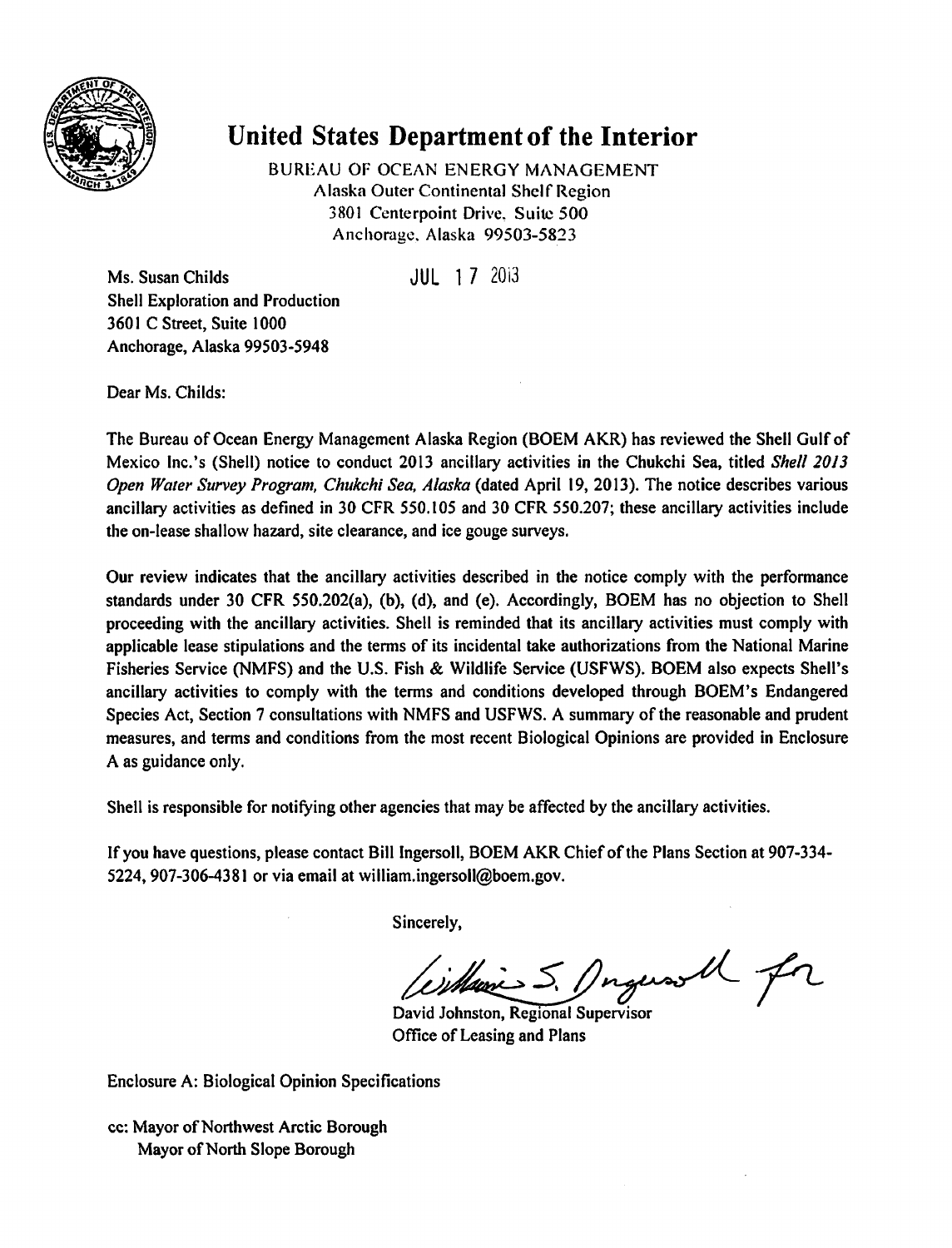North Slope Borough Planning Department North Slope Borough Department of Wildlife Management **City of Wainwright** Native Village of Point Hope Native Village of Point Lay (IRA) Native Village of Kotzebue City of Point Hope City of Barrow Village of Barrow **Inupiat Community of the Arctic Slope** Alaska Department of Natural Resources, Office of Project Management Bureau of Safety Environmental and Enforcement, Alaska Region, Regional Director Bureau of Safety Environmental and Enforcement, Chief, Environmental Enforcement Division U.S. Fish and Wildlife Service Region 7 Regional Director U.S. Environmental Protection Agency, Region 10 U.S. Coast Guard, Alaska Alaska Eskimo Whaling Commission Alaska Eskimo Walrus Commission Alaska Ice Seal Committee Alaska Beluga Whale Committee Alaska Nanuuq Commission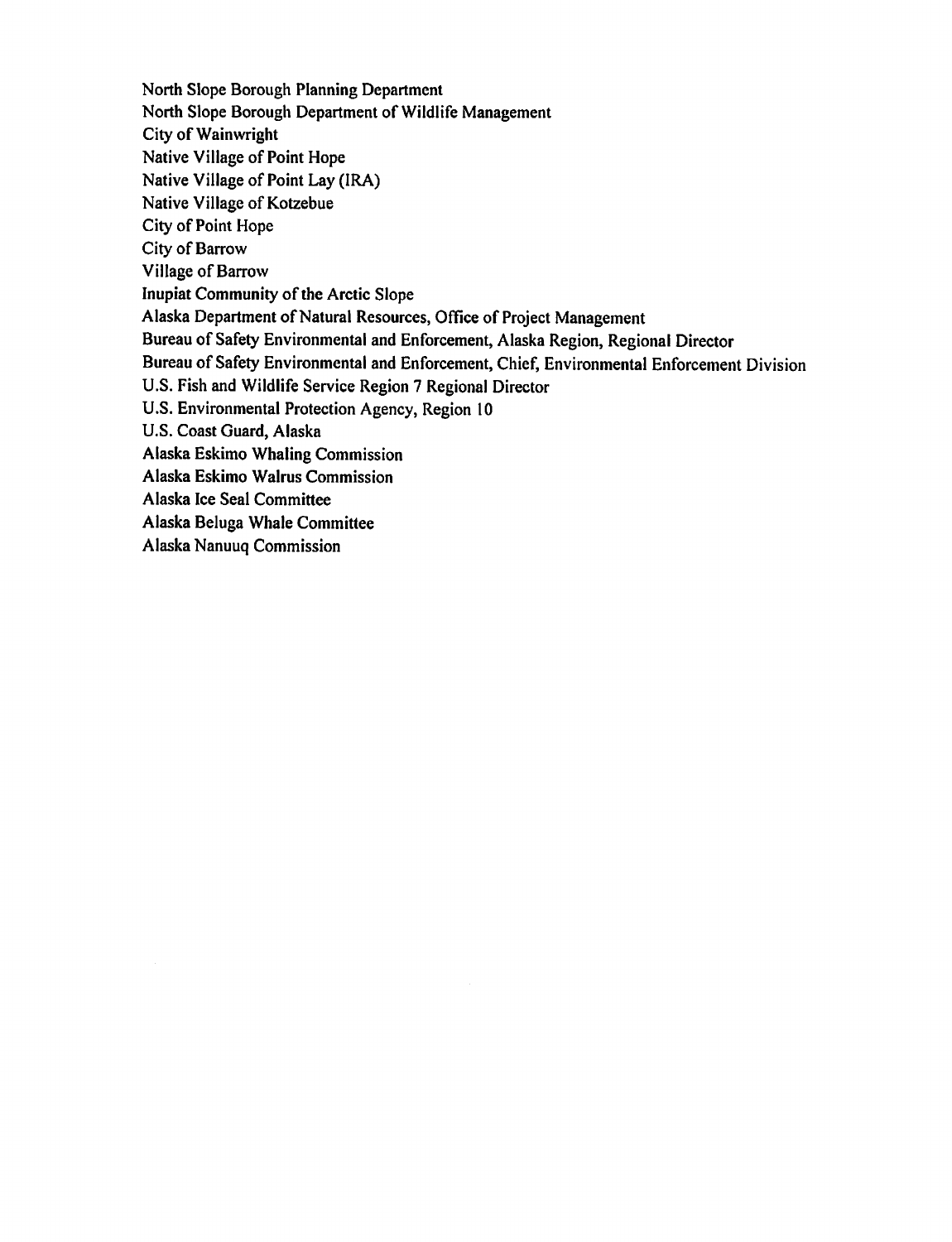## **Enclosure A: Biological Opinion Specifications**

This enclosure provides a summary of obligations developed through BOEM's ESA, Section 7 consultations with NMFS and USFWS. This summary is provided as guidance only, and does not alter or supersede existing obligations and requirements established in applicable lease stipulations, IHAs, LOAs, and/or BO/ITSs. Please refer any compliance questions to Bill Ingersoll, BOEM AKR Chief of the Plans Section, at 907-334-5224, 907-306-4381 or via email at william.ingersoll@boem.gov.

Oil and Gas Leasing and Exploration Activities in the U.S. Beaufort and Chukchi Seas, Alaska, Endangered Species Act (ESA) Section 7(a)(2) Biological Opinion, NMFS Consultation Number: F/AKR/2011/0647 [dated April 2, 2013] (NMFS BO/ITS)

- 1. In accordance with NMFS BO/ITS RPM 1-1 [Authorizations]: Shell is to provide BOEM AKR RS/LP copies of 2013 MMPA authorizations, specifically the NMFS IHA and USFWS LOA.
- 2. In accordance with NMFS BO/ITS RPM 1-2 [Operations]: Shell is to perform all operations described in its April 19, 2013 notice to conduct ancillary activities in compliance with the NFMS IHA attained by Shell for the specific ancillary activities.
- 3. In accordance with NMFS BO/ITS RPM 2-1 [Takes]: Shell is to report any take of marine mammals in a manner other than that described in the NMFS BO/ITS within 12 hours to:

| Contact                   | <b>Phone Number</b> | Email |  |
|---------------------------|---------------------|-------|--|
| NMFS AKR Protected        | 907-586-7235        | N/A   |  |
| <b>Resources Division</b> |                     |       |  |

- 4. In accordance with NMFS BO/ITS RPM 3-1 [Sound Source Verification testing]: before conducting ancillary activities using airguns, Shell is to conduct Sound Source Verification (SSV) test(s) to verify the radii of the exclusion and monitoring zones within real-time conditions in the field. When moving an operation into a new area (i.e. moved activities to a location where Shell has not yet measured those sound sources if that new location has different depth, bathymetry, or other characteristics from the previously measured location). Shellis tore-verify the new radii of the exclusion zones.
- 5. In accordance with NMFS BO/ITS RPM 3-2 [Calibration of airgun array]: Shell is to adhere to the IHA requirements and provide documentation of compliance to the BOEM RS/LP or a designee.
- 6. In accordance with NMFS BO/ITS RPM 3-3 [180 and 190 db exclusion radii]: Shell is to adhere to the IHA requirements and provide documentation of compliance to the BOEM RS/LP or a designee.
- 7. In accordance with NMFS BO/ITS RPM 3-4 [Plans]:
	- a) Shell is to adhere to the IHA requirements and provide documentation of compliance to the BOEM RS/LP or a designee.
	- b) Shell is to adhere to the mitigation and monitoring plans to protect ESA-listed bowhead, fin, humpback whales, and ringed and bearded seals and be consistent with NMFS' terms and conditions.
- In accordance with NMFS BO/ITS RPM 3-5 [Reporting]: 8.
	- a) Shell is to report the taking of any marine mammal in a manner other than that authorized within the lessee's valid IHA and/or ITS within 12 hours to: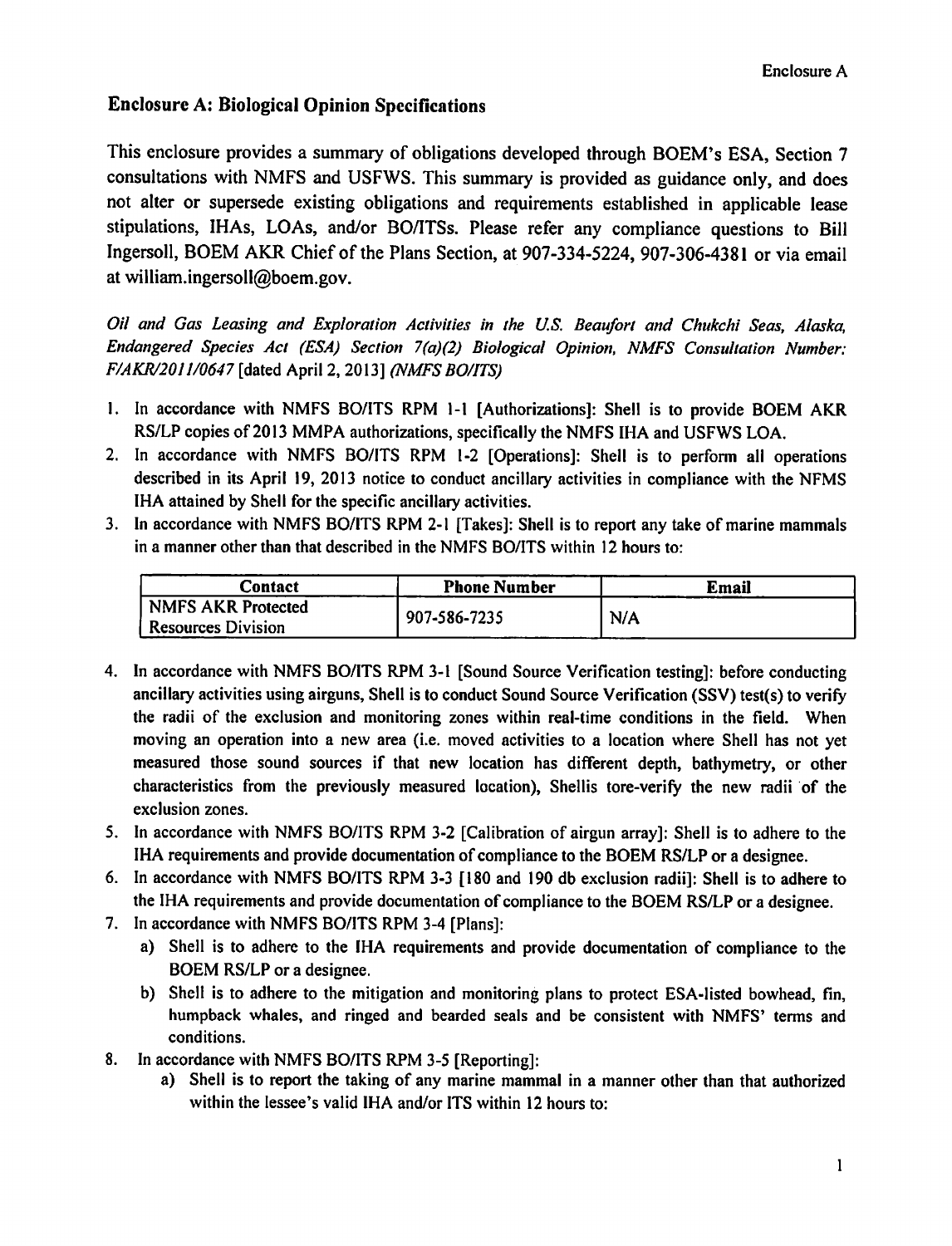Enclosure A

| Contact                     | <b>Phone Number</b> | Email                      |
|-----------------------------|---------------------|----------------------------|
| <b>NMFS AKR Protected</b>   | 907-586-7235        | N/A                        |
| <b>Resources Division</b>   |                     |                            |
| <b>BOEM AKR Chief Plans</b> | 907-334-5224 or     | william.ingersoll@boem.gov |
| Section                     | 907-306-4381        |                            |
| <b>BSEE EED</b>             | 907-334-5314 or     | donald.donley@bsee.gov     |
|                             | 907-306-0562        |                            |

b) In the event that the specified activity causes a take of a marine mammal that results in a serious injury or mortality (e.g., ship-strike, gear interaction, and/or entanglement), or is otherwise not authorized by any MMPA permit issued for the activity. Shell is to immediately cease the specified activities and report the incident within 12 hours to:

| <b>Contact</b>                                        | <b>Phone Number</b>  | Email                      |
|-------------------------------------------------------|----------------------|----------------------------|
| Protected Resources Division,<br>NMFS [Juneau Office] | 907-586-7235         | Jon.Kurland@noaa.gov       |
|                                                       |                      | Brad.Smith@noaa.gov        |
|                                                       |                      | Alicia.Bishop@noaa.gov     |
| <b>NMFS Contact</b>                                   | 301-427-8401         | Jolie.Harrison@noaa.gov    |
| (as specified in the IHA)                             |                      | Shane.Guan@noaa.gov        |
| <b>Alaska Regional Stranding</b>                      | 907-586-7248         | Aleria.Jensen@noaa.gov     |
| Coordinator                                           |                      | Barbara.Mahoney@noaa.gov   |
| <b>BOEM AKR Chief Plans</b>                           | 907-334-5224 or 907- | william.ingersoll@boem.gov |
| Section                                               | 306-4381             |                            |
| <b>BSEE EED</b>                                       | 907-334-5314 or      |                            |
|                                                       | 907-306-0562         | donald.donley@bsee.gov     |

- 9. In accordance with NMFS BO/ITS RPM 4-1 [Requirements]: Shell is to adhere to the IHA requirements and the conditions within Section 1.3.4 of the NMFS BO/ITS.
- 10. In accordance with NMFS BO/ITS RPM 4-2 [Reporting]: when a threatened or endangered marine mammal is sighted. Shell is to provide:
	- a) The species, group size, age/size/sex categories (if determinable), behavior, heading (if consistent), bearing and distance from seismic vessel, sighting cue, apparent reaction to the airgun or vessel (e.g., none, avoidance, approach, paralleling, etc., and including responses to ramp-up); and
	- b) The time, location, heading, speed, activity of the vessel (including number of airguns operating and whether in state of ramp-up or power-down), Beaufort Wind Force Scale sea state, ice cover, visibility, and sun glare.

Biological Opinion and Conference Opinion for Oil and Gas Activities in the Beaufort and Chukchi Sea Planning Areas on Polar Bears (Ursus maritimus), Polar Bear Critical Habitat, Spectacled Eiders (Somateria fischeri), Spectacled Eider Critical Habitat, Steller's Eiders (Polysticta stelleri), Kittlitz's Murrelets (Brachyramphus brevirostris), and Yellow-billed Loons (Gavia adamsii) [dated May 8, 2012] (USFWS BO/ITS)

- 1. In accordance with USFWS BO/ITS T&C 1 [Lighting and Avian Collisions] and as applicable for these activities, Shell is to:
	- a) Adhere to Shell's project specific LOA requirements and provide documentation of compliance to the BOEM RS/LP or a designee.